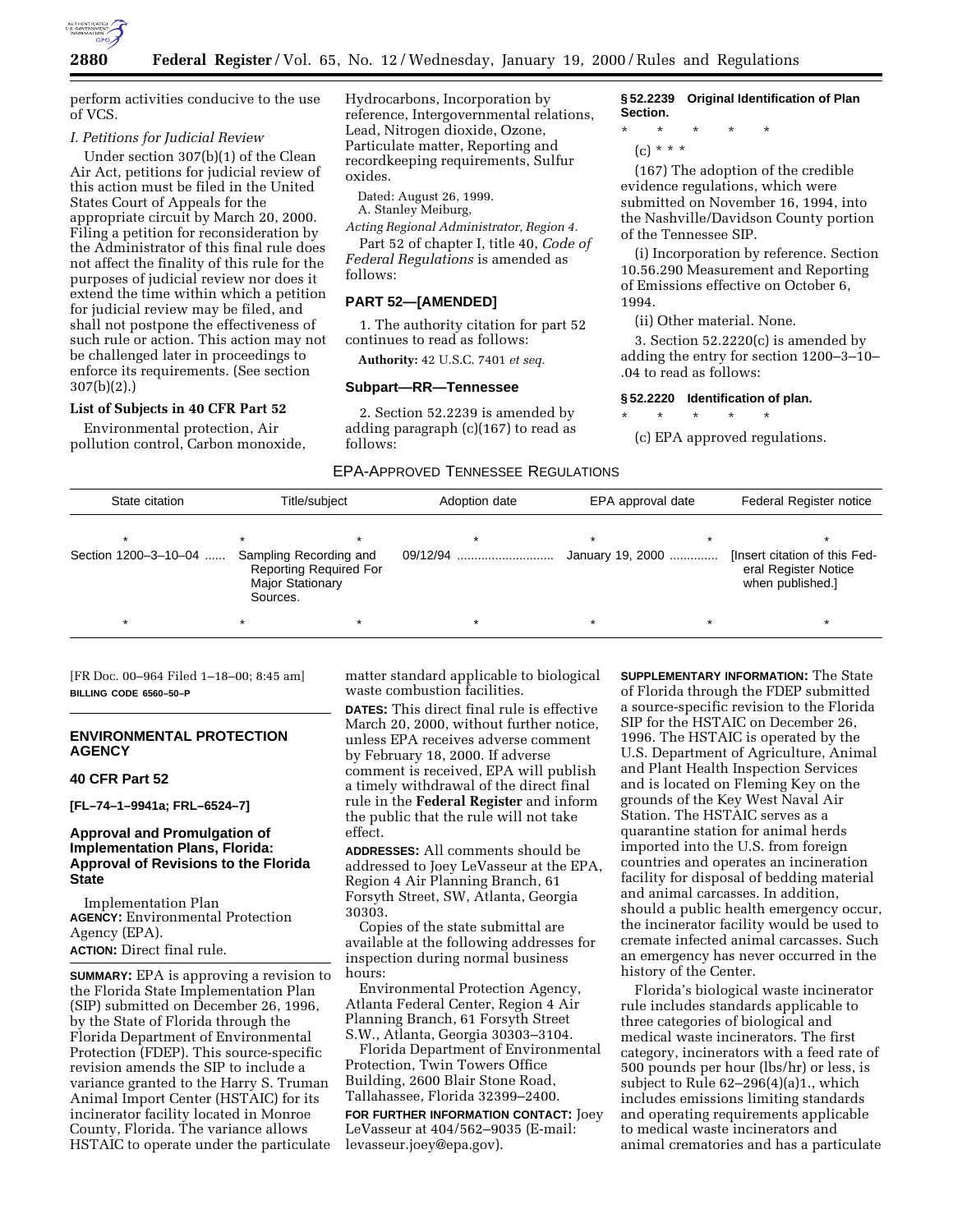matter emission limit of .080 grains per dry standard cubic foot (gr/ft 3). Because it was assumed that all animal crematories would have capacities less than 500 lbs/hr, the second category (500 to 2000 lbs/hr, subject to Rule 62– 296(4)(c)1., 030 gr/ft 3) and third category (greater than 2000 lbs/hr, subject to Rule 62–296(4)(d)1., 020 gr/ ft 3) contain standards developed only for medical waste incinerators. The HSTAIC's incinerator facility consists of three units with a potential capacity of over 2000 lbs/hr which would make the HSTAIC subject to the stricter standard, however the HSTAIC incinerator facility routinely only uses one unit with the other two units providing emergency backup capacity. The usual operating capacity of the Center, operating a single unit, is equal to or less than 500 lbs/hr.

The variance being approved allows the HSTAIC to operate under Rule 62– 296.401(4)(a)1. This variance addresses solely the particulate matter emission limitation and does not apply to all other emission limitations to which the HSTAIC is subject under Rule 62– 296.401(4) which remain applicable to the facility. As a condition of this variance, FDEP requires that the applicant properly install, operate and maintain a continuous opacity monitor and recording device on each combustion unit, to document compliance with the 5 percent opacity limit established under Rule 62– 296.401(1)(a). These monitoring records shall be kept at the facility and shall be made available to FDEP for inspection, as required by FDEP rules.

#### **Final Action**

EPA is approving the aforementioned changes to the SIP without prior proposal because the Agency views this as a noncontroversial amendment and anticipates no adverse comments. However, in the proposed rules section of this **Federal Register** publication, EPA is publishing a separate document that will serve as the proposal to approve the SIP revision should relevant adverse comments be filed. This rule will be effective March 20, 2000, without further notice unless the agency receives relevant adverse comments by February 18, 2000.

If the EPA receives such comments, then EPA will publish a document withdrawing the final rule and informing the public that the rule will not take effect. All public comments received will then be addressed in a subsequent final rule based on the proposed rule. The EPA will not institute a second comment period. Parties interested in commenting should do so at this time. If no such comments

are received, the public is advised that this rule will be effective on March 20, 2000, and no further action will be taken on the proposed rule.

# **Administrative Requirements**

### *A. Executive Order 12866*

The Office of Management and Budget (OMB) has exempted this regulatory action from Executive Order 12866, entitled ''Regulatory Planning and Review.''

### *B. Executive Order 13132*

Federalism (64 FR 43255, August 10, 1999) revokes and replaces Executive Order 12612 (Federalism) and Executive Order 12875 (Enhancing the Intergovernmental Partnership). Executive Order 13132 requires EPA to develop an accountable process to ensure ''meaningful and timely input by State and local officials in the development of regulatory policies that have federalism implications.'' ''Policies that have federalism implications'' is defined in the Executive Order to include regulations that have ''substantial direct effects on the States, on the relationship between the national government and the States, or on the distribution of power and responsibilities among the various levels of government.'' Under Executive Order 13132, EPA may not issue a regulation that has federalism implications, that imposes substantial direct compliance costs, and that is not required by statute, unless the Federal government provides the funds necessary to pay the direct compliance costs incurred by State and local governments, or EPA consults with State and local officials early in the process of developing the proposed regulation. EPA also may not issue a regulation that has federalism implications and that preempts State law unless the Agency consults with State and local officials early in the process of developing the proposed regulation.

This final rule will not have substantial direct effects on the States, on the relationship between the national government and the States, or on the distribution of power and responsibilities among the various levels of government, as specified in Executive Order 13132. Thus, the requirements of section 6 of the Executive Order do not apply to this rule.

### *C. Executive Order 13045*

Protection of Children from Environmental Health Risks and Safety Risks (62 FR 19885, April 23, 1997),

applies to any rule that: (1) is determined to be ''economically significant'' as defined under Executive Order 12866, and (2) concerns an environmental health or safety risk that EPA has reason to believe may have a disproportionate effect on children. If the regulatory action meets both criteria, the Agency must evaluate the environmental health or safety effects of the planned rule on children, and explain why the planned regulation is preferable to other potentially effective and reasonably feasible alternatives considered by the Agency.

This rule is not subject to Executive Order 13045 because it does not involve decisions intended to mitigate environmental health or safety risks.

### *D. Executive Order 13084*

Under Executive Order 13084, EPA may not issue a regulation that is not required by statute, that significantly affects or uniquely affects the communities of Indian tribal governments, and that imposes substantial direct compliance costs on those communities, unless the Federal government provides the funds necessary to pay the direct compliance costs incurred by the tribal governments. If the mandate is unfunded, EPA must provide to the Office of Management and Budget, in a separately identified section of the preamble to the rule, a description of the extent of EPA's prior consultation with representatives of affected tribal governments, a summary of the nature of their concerns, and a statement supporting the need to issue the regulation.

In addition, Executive Order 13084 requires EPA to develop an effective process permitting elected and other representatives of Indian tribal governments ''to provide meaningful and timely input in the development of regulatory policies on matters that significantly or uniquely affect their communities.'' Today's rule does not significantly or uniquely affect the communities of Indian tribal governments. Accordingly, the requirements of section 3(b) of Executive Order 13084 do not apply to this rule.

### *E. Regulatory Flexibility Act*

The Regulatory Flexibility Act (RFA) generally requires an agency to conduct a regulatory flexibility analysis of any rule subject to notice and comment rulemaking requirements unless the agency certifies that the rule will not have a significant economic impact on a substantial number of small entities. Small entities include small businesses,